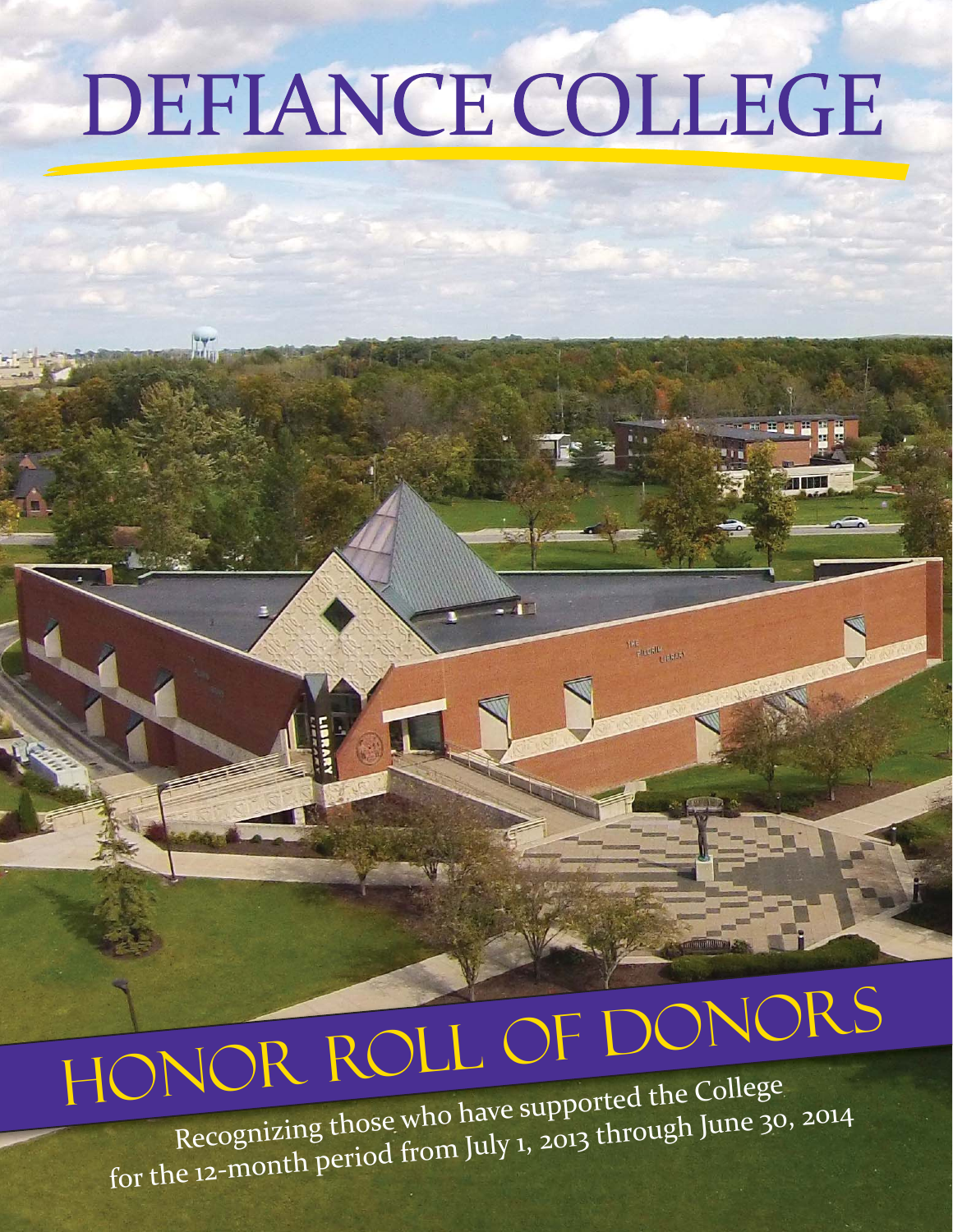

nce again, it is my great privilege to acknowledge and thank the vast number of alumni, friends of the College, parents, faculty, and staff who have contributed financial support to Defiance College in the past year.

Day in and day out, the faculty, staff, and administrators at Defiance College are focused on helping our students to learn, to serve, and to grow. And we are all proud of the many ways our students benefit from rigorous academics, meaningful undergraduate research, mentoring from caring and knowledgeable faculty, hands-on experiences that link the classroom and the real world, leadership opportunities through Project 701 (our innovative student-run non-profit) and so many other service and other opportunities, athletic and extracurricular activities, domestic and international travel, exposure to the arts, and much more.

But I never forget that without the support of the people named on the following pages, we would not be able to do any of this.

I also recognize that it is not just your financial support

that keeps Defiance College vital. You help us in other ways as well, including providing internships and job experience to our students, mentoring and advising our students, applauding DC students' performances on the concert stage and cheering for them on athletic fields, and also providing a stellar example to today's students of how to use your DC education to live a life full of meaning and joy.

From the bottom of my heart, thank you. Thank you for lifting us up and cheering us on, for helping at Freshman Orientation, for giving guidance to the DC students who work for you, for coming back for Homecoming, and for wearing your Purple and Gold proudly. And, thank you for the generous gifts that allow us to do the important work of helping these wonderful young men and women craft their own roadmaps to success.

mark C Gord

Mark C. Gordon, President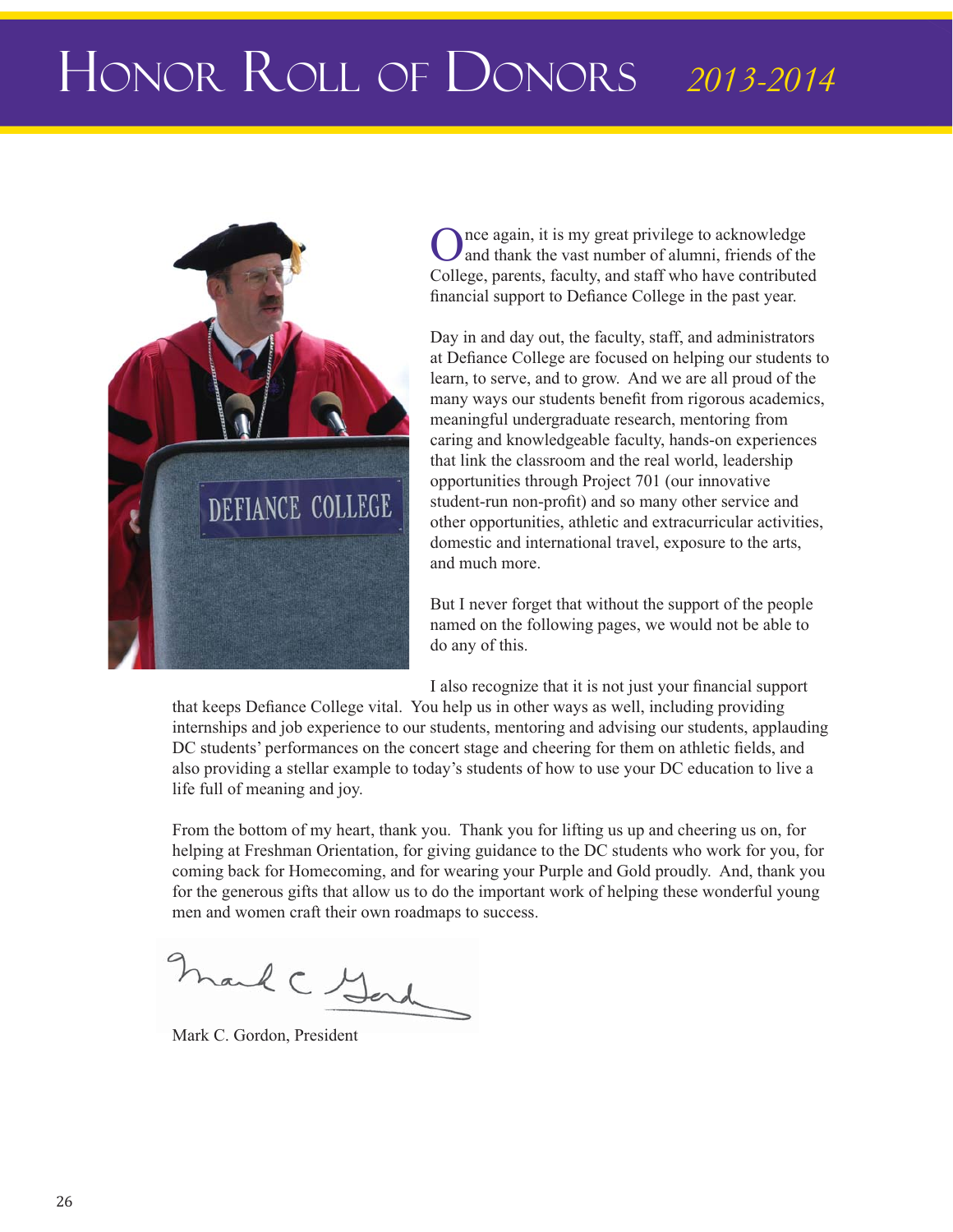

### SOCIETY OF DISTINGUISHED PHILANTHROPISTS

Recognizing those who support Defiance College with gifts of \$1,000 or more

### PILGRIM SOCIETY

#### *\$25,000 or more annually*

Anonymous Justin F. Coressel Charitable Trust William Finerty Eric & Debra Hench Estate of Martha B. Thornton Estate of Marion Van Horne

### SUTPHEN CIRCLE

*\$10,000 - \$24,999 annually* Jeanne Behringer\* Randall & Sonia Buchman Edd Buhl Dean & Judie Colwell Lynne Quillen de Sherbinin Helen Frey Mark & Anne Gordon Mark & Denise Hench Estate of Irene Hills Estate of Mildred E. Hutchinson Karl Ideman Tim Leuzarder Antonio & Martha Linares Philip & Rebecca Mallott Ruth Max Mark & Karen Moats Michael & Kathy Paul Lynn Peters David & Linda Polzin Barb Silvis Richard & Carolyn Small George & Sandy Smart Steven Walker

### TRUSTEE SOCIETY

*\$7,500 - \$9,999 annually* Michael Miller Stuart & Susan Sakosits James Wheeler

### CHARTER SOCIETY

### *\$5,000 - \$7,499*

Charlotte Beard Lois Behm Luana W. Bogue Thomas & Barbara Callan Frank & Jan Craig Jameson Crane David Fitzsimmons George Gordon Harold & Cheryl Hahr Marvin Ludwig Thomas & Ellen Noneman Chad Peter Gary Priestap H. Gerald & Judith Prokupek William Schomburg III Bonnie Sloan Steven & Patty VanDemark Mary Ann Victor

#### FOUNDER'S SOCIETY *\$2,500 - \$4,999 annually*

James & Suzanne Amstutz Jerry Bergman & Julie Fritz-Bergman Stanley & Judy Brahier Robert & Nancy Bucceri Linda Clark James Hamilton Terrence Haydinger Douglas Howe Richard & Lisa Kasmer Walter & Nancy Mast Greg & Janet\* Morton Don Nelson Richard & Sue Pejeau David & Marian Plant Terrence Rettig Paul & Katie Schroeder Shaune Skinner Steven & Tina Smith Ernesto Vilar John Weaner

### PRESIDENT'S **SOCIETY** *\$1,000 - \$2,499 annually*

Bruce & Elizabeth Angell Bob & Louanne Aschliman Jeremy Ball Jeff & Geri Bartlett Robert Bentley Ted & Diana Bertke Bruce Besso Chad Bieber L. David & Marilyn Black Laura Bosh David Bowers Frank Brown & Debra Guilford Randy & Marilyn Buchman M. Dosia Carlson Daniel Chao Marlyn & Joy Close Howard & Linda Cotrell Eric Creager Benjamin Davis Thomas Derricotte Ray & Beverly Dielman Mark & Keeta Diller lanice Diller-Otto\* .<br>Michael Doersam Ray & Coleen Etzler Clair & Tedica Fetters Art Fullmer Jonathan Gathman Alice Gibson Bruce Green Robert Head Martin & Susan Henderson Myrle & Ruth Ann Hinesman Duane Hocking William Houle Janis Hubbard Tom & Jean Hubbard Richard & Faith Hurst Jini Hushak Marion Isaac James Jackson Patricia Jenkins Howard & Margaret Johnson

Robert Juettner Rita Kissner Mark Klein Richard & Marianne Leese Nadene Lewis Jeffrey Maffett Larry Mansfield Fred & Lucy Weaver Marckel Dorothy Martin P. Robert & Alice Meuleman Harry & Gloria Miller Ray and Teresa Miller Susan Witty Millinger James & Barbara Moats John & JoAnne Moats Lewis & Janice Mollica Douglas Murray Lorretta Neff Bjorklund Gregory K. Olwine Robert Otis Larry & Lisa Papenfuss Michael & Vicki Pletcher Donna Polce Edward Priestap David & Laurabeth Reed Kevin & Vivian Rettig Candice Rolfsmeyer Robert & Alice Rote David & Marilyn Ruffer Mary Ellen Ruhlin Betsy Ryan & Nick Mankovich Anne Schultz David Scott Jeffrey Semon Gerald Serrick Richard & Cynthia Shaffer Fred & Kathleen Shato Christine Slattery Estate of Ethel R. Smith Michael & Sally Snyder George & Carol Stockman Steven Wilkin Michael & Jane Wolchonok Larry Woods Michael Wright

Fred Yarnell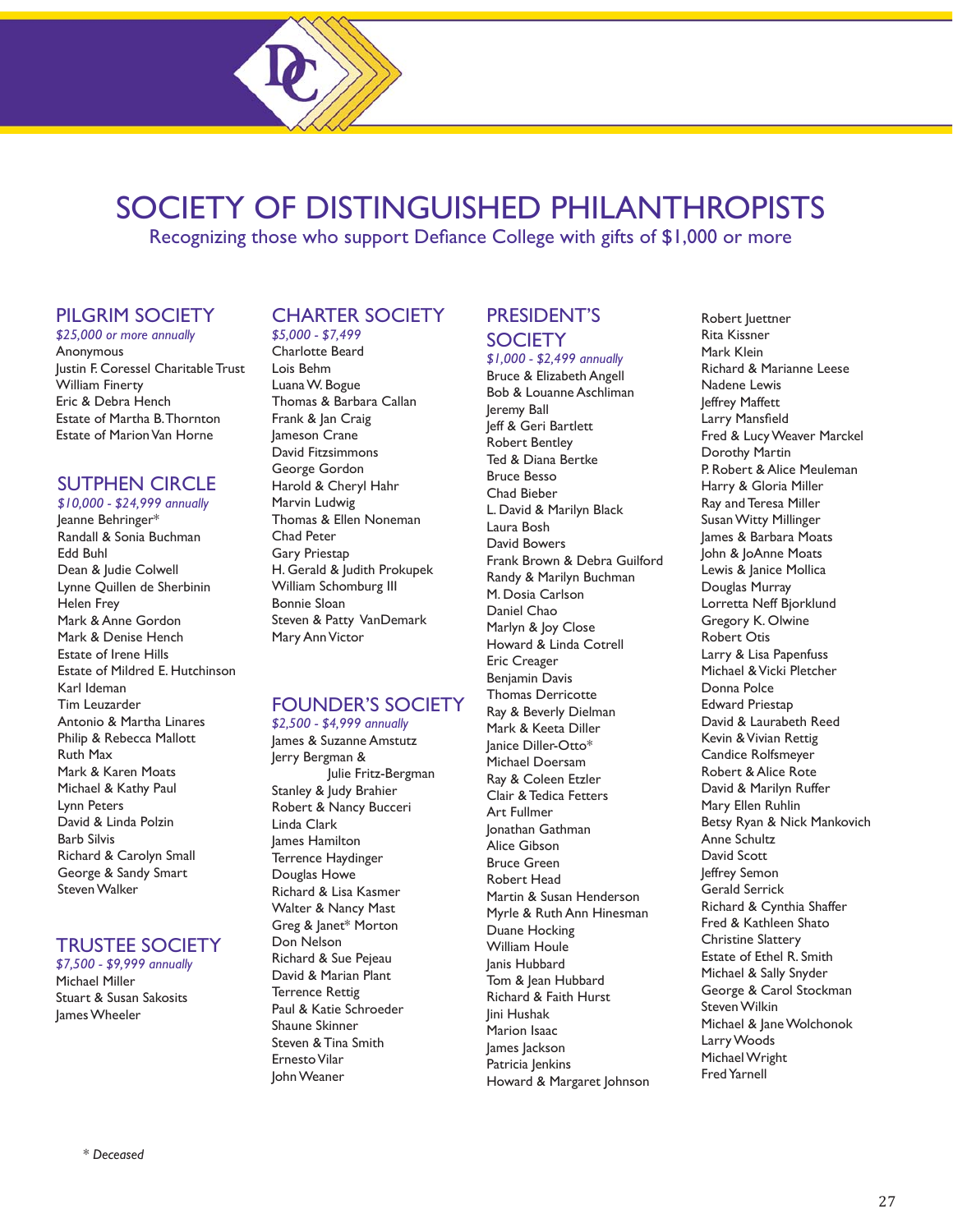### DEFIANCE SOCIETY

*\$500 - \$999 annually* Lee & Marjane Baker Jayne Beilke Donald Bentley Wendy Morton Bernier Beth Besaw Jill Blocker Mark & Dawne Bockelman Gary Chaney Kelly Coble George Combs Todd Comer Jayne Dietsch Frederick & June Eicher Rachel Eicher Dennis Etzler Michael & Cynthia Fatzinger Matt & Jennie Gilroy Robert & Barbara Green Sharon Heinrich Mark & Edith Hickman Chris & Annette Hoeffel Robert Howes Douglas & Linda Huffman Brent Joost Estate of Lala Keiser Don & Peggy Knueve Roland & Kandice Kowalski Beth Kurtz-Costes Gerald & Marilyn Loar Mallott Pete & Jan Manuguerra John McHugh Eugenio Mendoza Bernie & Maggie Mikula Ann Moffett Marcia Mohre Herbert Pawlitsch

Ted & Brenda Penner Terry & Betty Penner Richard Perry Wendy Pestrue Kenneth Provost John & Betty Pullen Marvin Retcher Marvin Rettig Larry & Jeri Rice Peter Rich Janet Richards Gary Rohrs Craig Rutter Thomas Sauer Bruce & Janice Saulnier Ronald & Shirley Schumm Thomas Siebenaler Tim Sinn James & Carol Smerz Stuart & Joani Smith Timothy & Connie Hutchins Smith R. Michael Spenceley C. Stephen & Carol Steffel Richard Steudel Emily Stroede Kent Stryker James Studer Mary Ann Studer Delbert Thatcher Carole Thomas Phillip Thomas Al & Linda Tuohy Douglas Van Horn Francine Wahrman Barbara Warncke Jeffrey Welbaum Ronald & Doris Winslow Gordon Yahney



### ADVANCEMENT **SOCIETY**

*\$250 - \$499 annually* Tara Francis Adams Ada Arps Cory Baden Fred & Barbara Baker Bob Bauerle Jim Beaverson Janet Berg Calvin & Charlotte Bergman Thomas A. Biggs Robert Bonham James Bottger Jeffrey Boulton Kristie Briggs Michael Brinkman Kyle & Steffanie Brumett Donna Buckman Michael Carmen Martha Catuogno Cynthia Corbett Jack & Sandra Cotter Susan B. Crossland John Crowther Carol Dawson John M. Decker Raymond Derricotte Brian Diller David & Dixie Durham Ron & Donna Ehresman Ronald Emrich Gary Evans Roger & Karen Farlee Bruce & Barbara Gynn Fisher Hyman Goldberg John Ted Good Linda S. Griffin Dennis & Dawn Guilford Sharon Healy Philip & Barbara Hosmer Marcia House John Hrivnyak David Iliff B. Theodore & Sheila Jacobs Joseph Jenkins Sam Kinghorn Alberta Knause Wendy Krauss Kathy Krygier Maxie Lambright Steven & Kathleen Lambright Mark Lee John & Dianne Legros Barbara Leroux

Paul & Ann Mallett Norvin Mansfield Daniel Martin William McCleary Sheri McCoy Joseph & Sandy McKenna Stephanie Meyer Mark Miller John & Vivian Mitchell Kristina Mohring Sharon Mortensen Justus Mouser Neeta Nichols William & Charlotte Ondrus Rudy & Karen Oswald C. Raymond Probst Kathleen Punches Robert Rankin Lorie Rath Anita Rethmel Janice J. Rettig Jolyn Salupo Dean & Tina Sandwisch Mary Ann Schroeder Randy Schroeder Vickie Shell Allen Shininger Lois Simpson Ann Small Robyn Small Robert Smith Kristin Sorensen Robert Southworth\* Corey Speiser Bruce & Galen Sprunger Arthur H. Steidel Harold & Jenny Caldwell Steindam Mike & Kathy Suzo Scott Swartz Raymond & Donna Tauriainen Richard Thiede G. Richard Thompson Marilyn Toner Jim Treece Frank & Kathy Turano Charles & Saundra Vosler Carolyn Walters R. Scott Warren Robert Watters Judith Watts Dean Wright Alesia Yakos-Brown Saundra Young Linda Zelms Bob Zimny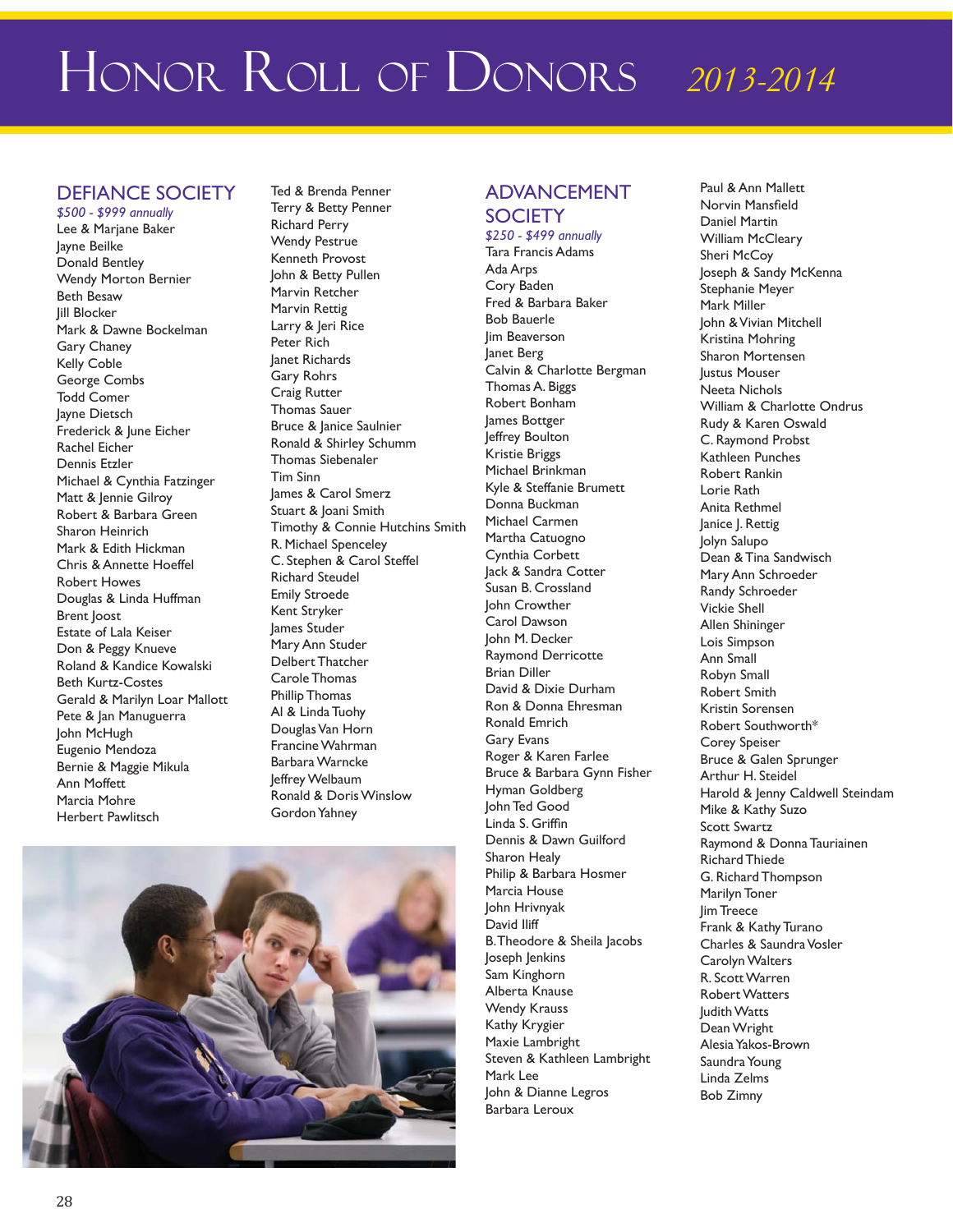

### ANNIVERSARY **SOCIETY**

*\$163 - \$249 annually* Bryan & Jennifer Albright Ronald & Patricia Arthur Deborah Baringer Mary Barnes\* Andrew Barrick Frank & Becky Barron Robert & Joy Bashore Patricia Basil Tracy Beck Lawrence & Ruth Ann Blush Steve & Sue Boomer Larry & Donna Bracken Robert & Karen Brown S.G. & Linda Brugler Penny Bell Bundy Matthew Calmes Francis Carley John Dennis Cassels James Coressel Suzanne Bok Cox David & Aloris Dale Sue Roughton Dangler Eric Detmer Joseph & Patricia Dipre Stuart Douglas Carl & Amy Drees Mark Earle Vivian Newkirk Ekberg Lee & Linda Engel Betty Everett Ned Ewers Ron & Lila Fedokovitz Michael Freeland Jim & Kathy Funderburg Mark Getsay Carolyn Gilgenbach Ross Gruber Richard Harpster A. Bernard & Mona Hatch Richard Heisler Timothy Held Sonya Herber Jesse & Linda Jackson Patricia Jagger Bonnie Jefferis Joel & Donna Johnson Charles & Janet Koch Dawn LaBarbera Edward Lapuh Kenneth & Laura Lause Dawn Leitner Shannon Liechty Ruth Ann Ireton Lusk Tom & Christine MacNaughton Stanley Marsden David Matson

Leah Matthews James Maxwell D. Craig & Patty McCord Barry & Vicki McMaster William McPhie Kirk Mee John Meloy Donna Jackman Merlini Kevin Miller Alton Myers Nicholas Niederman Anne Oliver Niner Charles Omsberg Paul Ondrus Joseph & Susan O'Neil Jared & Mariah Orzolek David & Olena Pierce Philip & Adrienne Pittman Sara Link Powers Bill Ray Robert Reed Alyce Reinhart Fred Reinstein Donald Riker Vincent Rose Rebecca Rothenbuhler Harry Ryerson Herbert H. Salsbury Frank & Sandra Sanders Robert & Johanna Sauders Jerry & Dorothy Scheele Bernice Gross Schmidt Ronald & Catherine Scholz Wendy L. Schultz Melissa Scott Ronald & Adele Seymour Doris Shawley Douglas Short Linda Meuleman Shupp Kathy Sinn Ronald Sislowski Ron & Ginny Gander Solberg Rollin Steele Jr. John Stites Mick & Lorie Stone Sarah Tackett Michele Tinker Thomas Vershum Betty Wagner J. Michael Walz .<br>Ruth Warncke David Warrington Philip Weaner Tom & Jill Weddington Susan Whittemore Marie Williams Cricket Young Jan & Judy Younger Hans & Amy Zipfel





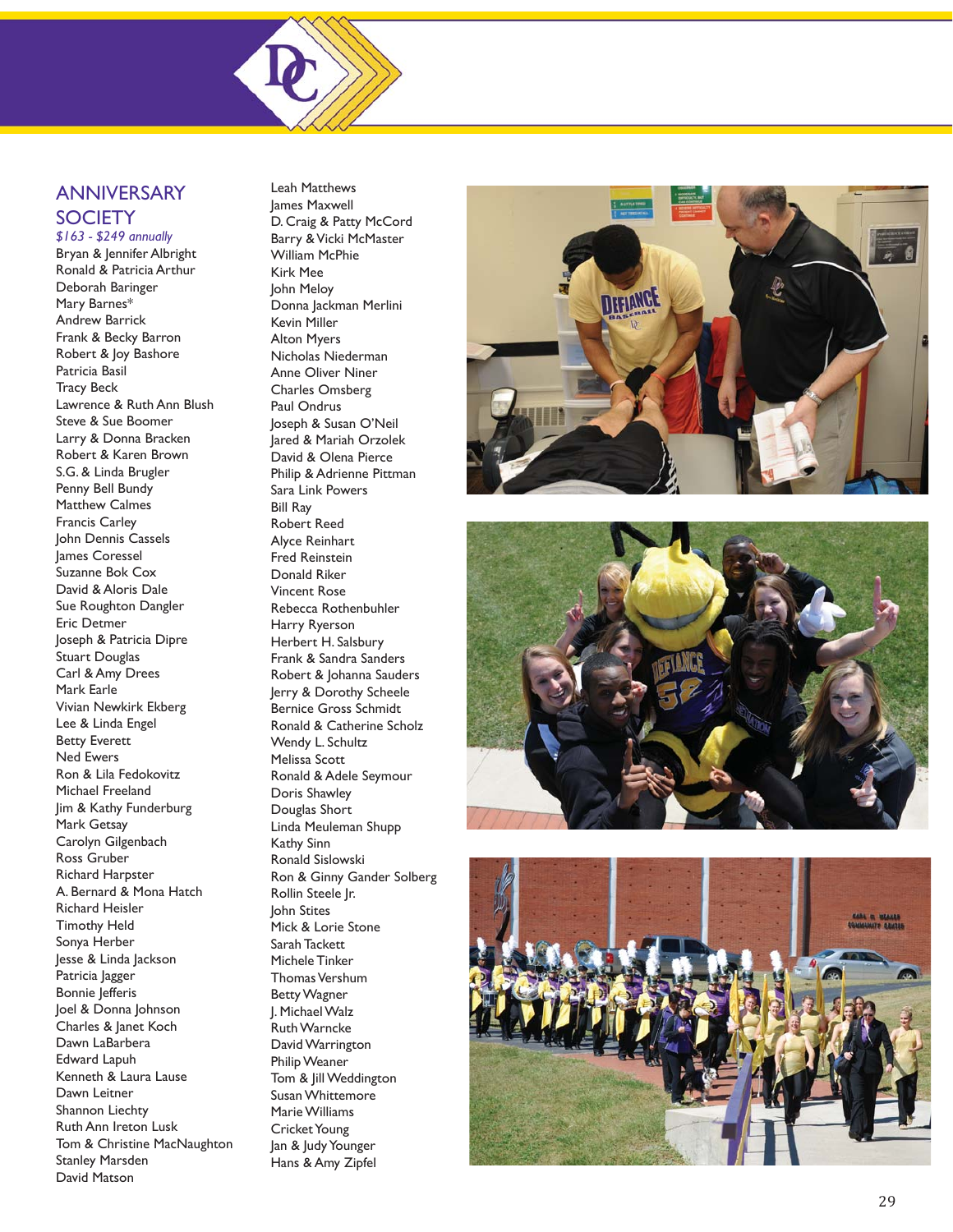### DONORS TO \$163

Rosemary Abissi Don Adams Michael Ahern Cynthia Allen Neil & Kamille Allen Nancy Carr Anderson Sue Kanney Arnold Janice Arvay Donald Asman Stephanie Auwaerter Suzanne Badenhop Daniel Baer Allen & Sherry Baldwin Kenneth Ball Norma Barber-Hurst Pamela Barnett Timothy Barrett James Battershell Jr. James & Helen Bauer Tom & Emilie Bauerle David Behringer Kenneth Beilharz Scott Bellamy Richard & Mary Jane Bender Lynn & Kathy Bergman Marvin & Darlene Bergman Janet Berlincourt Roger Berninger John Bessey & Phyllis Slye Bessey Betty Bidlack Joyce Shepherd Blankenship Bob & Jane\* Bochenek Nicole Erford Bockrath Holly Boehm Ken & Kris Boland Alex Bonilla Bertha H. Booker Gary & Toni Hageman Borchardt Rick Bowman Lisa Mayer Brady Steven & Katy Brancheau Anita Reagle Brandeberry Estate of Marciana Brandes Greg Brandt William Brandt Loretta Rupp Brannan Julie Schroeder Brown Sylvia A. Larcamp Brown Jean Sibert Bruns Dale Bruskotter Brian Bundenthal Thomas Burden Ronald Burdick Sr. Fred Burgard Gordon & Ann Burke Jo Ann Burkhardt Mary Burkholder Holly Burnett-Hanley

Nancy Huffman Burris Joshua Burt Caren Bush Carl Busnick Kaycee Butt David Cain Jeffrey Cary Daryl & Jeanne Caryer Jean Churchill David Clifton William A. & S. Louann Cline Lewis & Marietta Cloud David Coburn Barbara Cocanour Hilton William Cody Verna Coleman Charles Collimore David Connor Melissa Cook Jeffrey Crandell Diane Creamer Rich & Jan Cromwell Louis Crow David & Heather Dale Jacqueline Dallara Herman & Judith Dally Joseph Daly Michael Davidson Melissa Davies Thomas Dean Pamela Decker Roger Deere Family Rita Deerhake Juliette Demeo Bill Derbyshire Mary Ann Dickson Nicole Diers Doris Dietrich Helen Dilman James Dinkel Dennis Diso David Dix Ernest Doherty lack Donley Wesley Douglas M. Malinda Doutt Curtis Downing Jody Doyle James Drewes David Druckenmiller Betty Durbin William Earle Mindy Edwards John Ellis & Karen McComas Ellis Jared Erickson Thia Erit Carol Eschhofen John Evritt Anthony Farina

Wendy Farrell Rick Feller Raymond Fesmier Jamison & Stephanie Fetter Robert Fields Kevin Finfrock John & Linda Lee Fischer Philip & Barbara Fitzenrider Rachel Flad Donald Flinn Douglas Flory Michael Foster Joshua Francis Karla Free Mary Freeman Cheryl Freewalt Melissa Fries Leighton Fritz Ward & Shirley Fritz Charles Frost Wilhelmine Frueh John Funk Paul Furnas Maryjane Hanson Furrer Kathy Garland John Garver Kim Garver Bob Garwood Susan Gates Julie Gaynor David Gerken Lynnette Gerken Shirley Gero Bob Ginther Ken & Deb Glanz Marcia Gobrogge Sandra Golden Timothy Gore James Gorham Gregory Gosche Dale Grabowski Beth Grafing Peter Grant James Graver Tony & Jane Gray Jerry Griffith James Gwynn David Gynn Michael Hagan C. Kenneth Hahn Jr.\* Peter & Christine Haines Robert Hancock Diana Harbourt Russell Hardesty Barry Hart John & Laura Hartpence Mark Harvey Erick & Megan Hassid Aaron Hatem

Jeffrey & Kristine Haught John James Hay Winona Hays John Headstrom Steven Heinrich Ruth Knoop Heins Robert Held Rosalie A. Held Thomas Held Patrick Henry Cort Hepner Rod & Pam Hersha Martha B. Higgins William & Marianna Hines Stacey Hinkle-Fay Donald Hire Craig Hoffman Miriam Hone Kevin Lee Hoops Martin Hopkins Evelyn Fribley Hopper Thomas & Holli Horn Douglas Horner Kevin Horstman Jeff Horton Clinton Hoskins Virginia Howard Elaine Hudson George Hudson William & Suzanne Hultz Scott Hundley Joyce Huseby Rolland Huss Caci Hyman David Ike Ryan Imbrock Kenneth Jackman Kirk Jesse Carol Johnson Harold & Lydia Johnson Nettie Johnston Matthew Joost Diane Jutte Jessica Kaiser Bonnie Kammeyer Alisha Kazlausky Kristi Keefer Lynn Keller Angela Kelly William & Janet Kempton Robert & Belinda Kenyon Connie Kimble Francis Kime Michael & Cathy Klein Alice Kleman Michael Kline Alex & Collette Knight Charles Knox Judy Koehler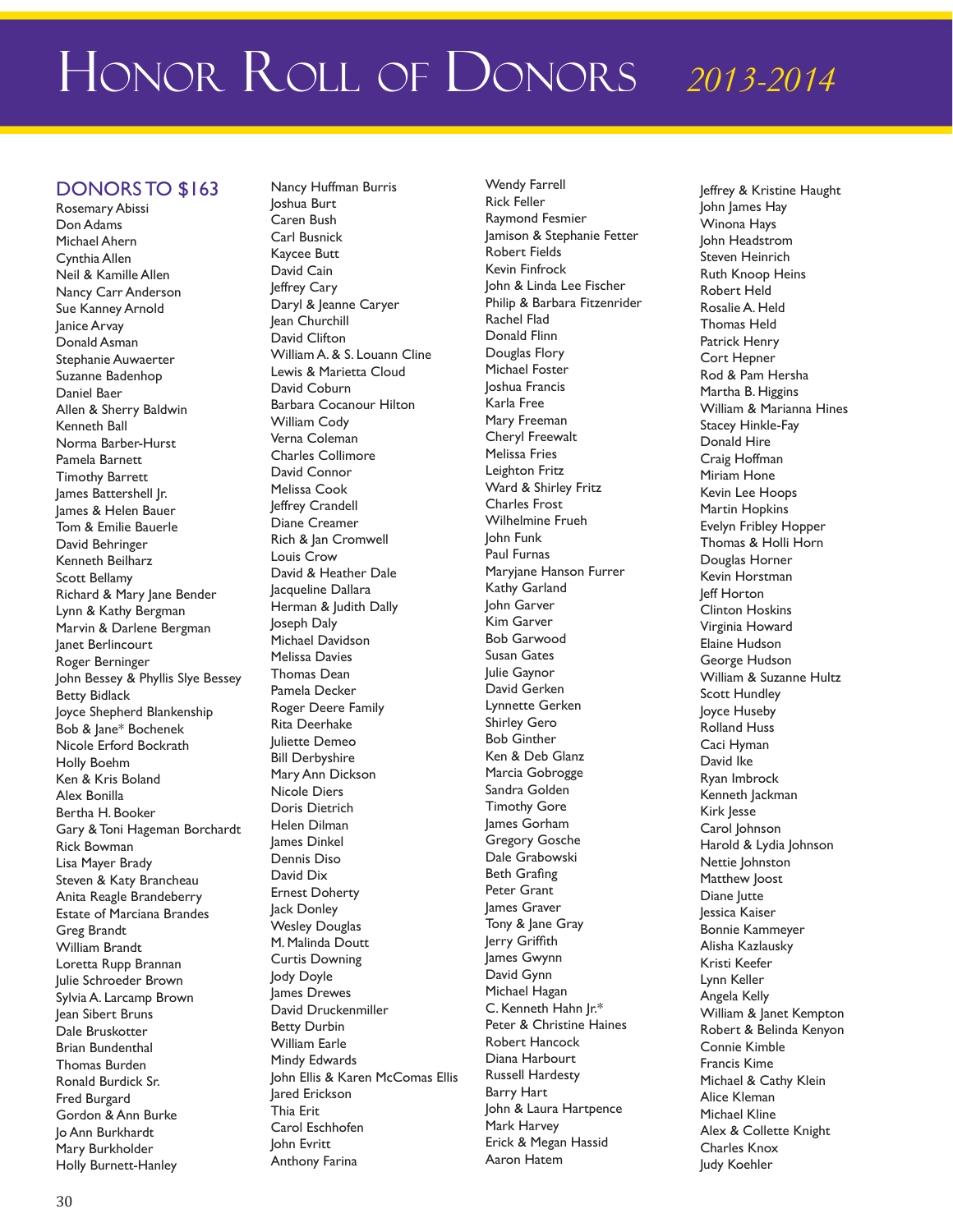

M. Peter Koenig Marcia Komives Anthony Komon David Kondas Gary & Connie Konst Sheri Kovaleski Rebecca Sanders Krill Steven Krill Gregory Kulwicki Diana Kunkel Robert Kunkle Michael Kwiatkowski Jim Ladd Sigrid Eisberg Lade John Lambert Kimberly Lammers Kent LeGrow Gene & Karen Lehman Linda LeShanna Joseph Leskow Stanley & Edith Lewandowski Peggy Lewis Rose Lewis Terry Lichtenberg Max Lieberman Jeff & Pamela Lightle Jacob Linder Kathryn Litle Charles Logan Ben & Darlene Londeree Lowell & Sue Loweke Robert Ludwig Sharon Luebrecht Pete & Nancy Lundberg Matt & Randi Lydum Karen Maassel Harold & Nickie MacCubbin Randall Malcolm Martha Mallott Monica Mangas Candace Martens Rod Martin Vicki Martinich Christin Mashburn Christopher Maxwell Larry & Shirley May Doyle & Eloise McBride Suellen McCaulley-Byrne Walter McCleery Jo McCormick Bruce & Lois McCullough Carol McInerney Marisa Brewster McLeod Amy McMaster Walter Mebane III Richard Mellerup Zohrab Meneshian Roger Merb Keith Merillat

Daniel Metviner Kirsten Meyer Mark Meyer Michael Meyer Eugene Meyers John Migliaro Debra Miller Robert Minsel John & Joyce Mohr Thomas Molitierno Clarence & Janet Molitor Leonora Morre Brent Morgan Pamela Morris Bruce\* & Joan Moser George Moss Russell Motter Sarah Mozgai Joseph Mullee James & Joanne Murphy Jenifer Murphy Bradley & Rebecca Myers Lonnie & Deb Nedderman Wallace Neel Richard Nelson Christopher Newcomb Jane Norman Victoria Norwood Janice Notte Don Novak Madge Hardesty Oberlin Robert & Celesta Oberlin Dawn Ocke Mary Barnes Oyer Christine Palmer Richard & Emily Palmer Joanne Parker William Parker Kris Patt Aaron Patterson Michael & Beth Patterson Hartwell Pelton Patricia Kohart Pendleton John Perry John & Kristin Piper Priscilla Pixler Loren & Jean Plassman Robert & Nancy Plassman Mary Pohlmann E. Colleen Posey David Prager Ronald Pye Samuel Radel Lawrence Reamer Dennis & Irene Recker Ted\* & Rosemary Redlich Thomas Reed Terry & Becky Reichard Brent & Tamara Renollet

Nancy Rensi Bob & Betty Rettig Robert Rhoades Vickie Rhodes Randall & Deborah Richard Gene Richer Darcy Robinson Ed Roeth Gary Roeth Ron & Kay Rollins Elizabeth Root Robin & Linda Rosswurm Susan Royer Ralph Ruffer Doug Rychener Gary Sams James John Samsel Karen Sanders Robert & Beverly Sanderson Terri Sansilo Joan LeFeber Sauer David Savage Allan & Colleen Saylor Winona Schafer Barbara Schirmer Karen Schlatter Robert Schlembach Michael Schmidt Alex Schomaeker Gregory Schott Alfred Schroeder Jane Schroeder Timothy & Karen Schroeder Anne Partchey Schroer-Lamont Sandra Hardin Schuller Elizabeth Schulte Jan Schultz Roberta Schutte Terry & Peggy Scope Barton & Jane Scott Barbara Sedlock Charles & Betty Seibel Jeffrey Sever John Shafer Crystal Shanley Robert & Bonnie Shaw Alice Shepherd Mary Sherman Mark Shine Robert Shipman Ruth Shock Cynthia Shong Byrl Short Reggie & Lesa Shouse Garry Shy Shirley Sigg Charlotte Simons Ralph Singleton Stephanie Skylar

Mary F. Slattery Lori Slocum Joyce Kiehl Smelser Rick Smith Vea J. Smith Vicki Ramus Smith Richard & Jacqueline Smith Weeks Judith Snook Kelly Snyder Loree Soggs Jan Sonnenberg Michael Soto Rita Sowers Rex Spencer Carolyn Spicer Eric & Jeanette Spiller Linda Sprick Kruse Barbara Sprow-Kieffer Floyd Stafford Renee Steffen Kenneth & Rene Steingraber Judy Steininger Michael Steirer Jean Stell Joseph Steyer Sally Stites Eric Stolly George & Karen Stoops Paul & Rosemary Stork Marie Wise Strayer Meghan Sumney Eric Swartz Roger & Lucille Sweet Alec Switz Jr. Sam & Chris Switzer Chase Szente John Szychowski Norma Tanber Robert & Judith Taphorn Jacob Taylor John & Frances Taylor Elnor Telljohann Sally Telljohann Chris Terhune Linda Thiel Dee Thorp Judy Thrasher Kyle Tietje Kathleen Tisdale Alan & Kristin Tonetti Kevin Tong Margaret Topping Charles & Charlcie Towne Linda Trausch John Trautman Macon Dale Traxler William E. Truesdell Steven & Sheila Turbiner Walter Turner